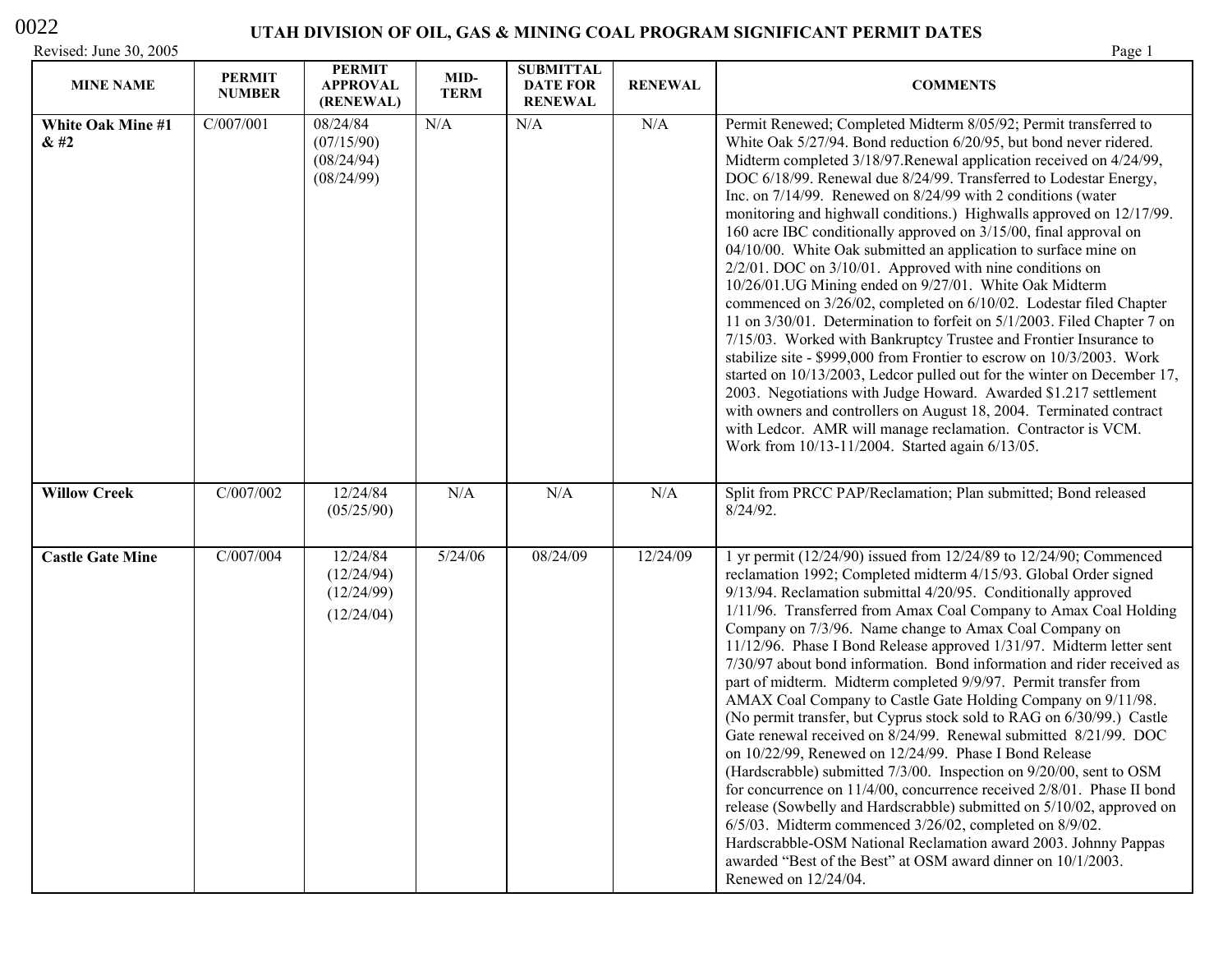| Revised: June 30, 2005 |                                |                                                                  |                     | Page 2                                                |                |                                                                                                                                                                                                                                                                                                                                                                                                                                                                                                                                                                                                                                                                                                                                                                                                                                                                                                                                                                                                                                                                              |
|------------------------|--------------------------------|------------------------------------------------------------------|---------------------|-------------------------------------------------------|----------------|------------------------------------------------------------------------------------------------------------------------------------------------------------------------------------------------------------------------------------------------------------------------------------------------------------------------------------------------------------------------------------------------------------------------------------------------------------------------------------------------------------------------------------------------------------------------------------------------------------------------------------------------------------------------------------------------------------------------------------------------------------------------------------------------------------------------------------------------------------------------------------------------------------------------------------------------------------------------------------------------------------------------------------------------------------------------------|
| <b>MINE NAME</b>       | <b>PERMIT</b><br><b>NUMBER</b> | <b>PERMIT</b><br><b>APPROVAL</b><br>(RENEWAL)                    | MID-<br><b>TERM</b> | <b>SUBMITTAL</b><br><b>DATE FOR</b><br><b>RENEWAL</b> | <b>RENEWAL</b> | <b>COMMENTS</b>                                                                                                                                                                                                                                                                                                                                                                                                                                                                                                                                                                                                                                                                                                                                                                                                                                                                                                                                                                                                                                                              |
| <b>Skyline Mine</b>    | C/007/005                      | 12/01/84<br>(12/01/89)<br>(05/01/92)<br>(04/30/97)<br>(04/30/02) | 10/30/04            | 12/31/06                                              | 04/30/07       | Initial operations started 4/30/82; Conveyor Revision approved 6/22/92.<br>Midterm letter sent 11/04/94, review sent 3/06/95, response received<br>6/01/95; approved 9/19/95. Transferred to Canyon Fuel Company, LLC<br>on 12/20/96. Renewal application received on 12/19/96, with many<br>changes. Changes to be processed separately. Resubmitted renewal<br>application on 3/19/97. Withdrew changes. Renewed on 4/30/97, with<br>one condition which was met on 10/3/97. Winter Quarters Lease addition<br>withdrawn 9/9/97. Midterm review commenced 11/22/99 and finalized<br>on $12/12/00$ . UP&L (fee) lease submitted $7/6/00$ and approved $4/24/01$ .<br>28 acre IBC submitted 8/10/00 and approved 8/25/00. Renewal<br>application received on January 3, 2002. Renewed on 4/30/02 with 5<br>conditions. Permit extension North Lease submitted 9/5/02. State<br>permit 12/2/02. MPA 12/27/02. Idled mine on 5/27/04. Midterm<br>commenced on 11/18/04. Recommenced mining on 6/25/05. Full<br>extraction mining in No. Lease submitted 7/02/04. DOC 10/29/04. |
| <b>Star Point Mine</b> | C/007/006                      | 08/07/87<br>(01/28/92)<br>(01/28/97)<br>(01/28/02)               | Done                | 09/28/06                                              | 01/28/07       | Midterm review completed 3/90; 5-year renewal 1/28/92; midterm letter<br>sent 8/23/94. Approved 5/26/98. Renewal received 9/27/96 with many<br>changes. Change in permit renewal being processed separately.<br>Renewed on 1/28/97. Draft TA changes sent 2/5/97. Approved 1/28/99.<br>(No permit transfer, but<br>Cyprus stock sold to RAG on 6/30/99. Name change from Cyprus<br>Plateau Mining to Plateau Mining. Corporation Midterm commenced on<br>7/6/99 and a site inspection was conducted on 9/23/99. Review<br>completed on 10/20/99. Temporary cessation, effective 2/11/00. Notice<br>of Permanent Cessation on 6/5/00. Reclamation Commenced 9/17/01.<br>Renewal submitted 9/24/01. Renewed on 1/28/02. SCA bought refuse<br>pile on 1/31/02. Reclamation 99% completed 12/19/02. Reclamation<br>completed on 10/2/2003. Phase III (gas wells) approved on 12/24/2003.<br>Midterm commenced 4/2/04 and completed on 12/23/04. Phase I Bond<br>Release application, site visited on 6/23/04 and 6/24/04, bond release<br>approved 10/21/04.                     |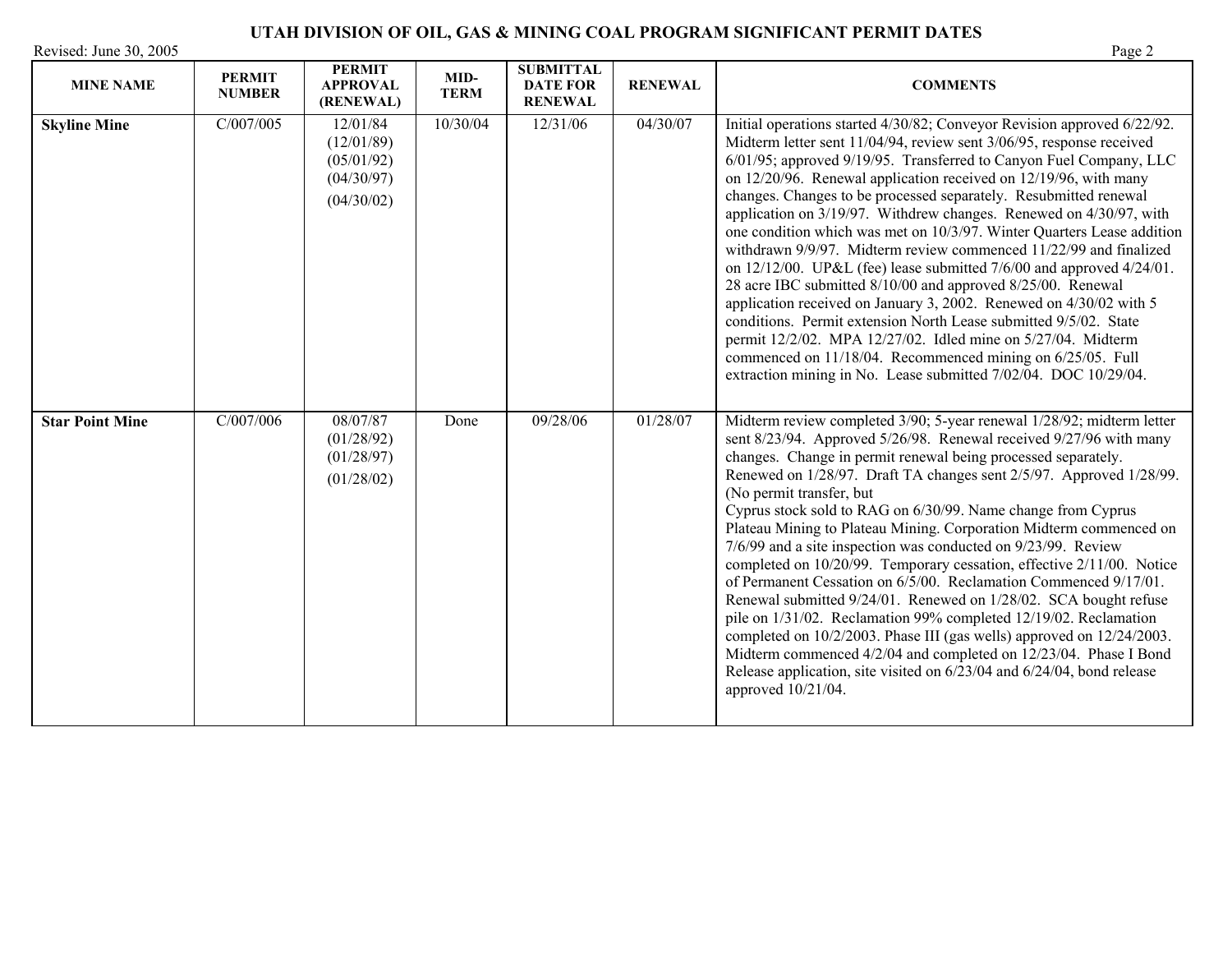| Revised: June 30, 2005                |                                | <b>PERMIT</b>                                      |                     | <b>SUBMITTAL</b>                  |                                 | Page 3                                                                                                                                                                                                                                                                                                                                                                                                                                                                                                                                                                                                                                                                                                                                                                                                                                                                                                                                                                                                      |
|---------------------------------------|--------------------------------|----------------------------------------------------|---------------------|-----------------------------------|---------------------------------|-------------------------------------------------------------------------------------------------------------------------------------------------------------------------------------------------------------------------------------------------------------------------------------------------------------------------------------------------------------------------------------------------------------------------------------------------------------------------------------------------------------------------------------------------------------------------------------------------------------------------------------------------------------------------------------------------------------------------------------------------------------------------------------------------------------------------------------------------------------------------------------------------------------------------------------------------------------------------------------------------------------|
| <b>MINE NAME</b>                      | <b>PERMIT</b><br><b>NUMBER</b> | <b>APPROVAL</b><br>(RENEWAL)                       | MID-<br><b>TERM</b> | <b>DATE FOR</b><br><b>RENEWAL</b> | <b>RENEWAL</b>                  | <b>COMMENTS</b>                                                                                                                                                                                                                                                                                                                                                                                                                                                                                                                                                                                                                                                                                                                                                                                                                                                                                                                                                                                             |
| <b>Sunnyside Mine</b><br>(Forfeiture) | C/007/007                      | 01/20/86<br>(01/20/91)                             | N/A                 | 09/20/95<br>N/A<br>(Bankruptcy)   | 01/20/96<br>N/A<br>(Bankruptcy) | Midterm completed 9/07/88; Permit transfer to SRS completed 5/25/89;<br>(Now Sunnyside Coal Co.) Renewed successively 1/20/91. Revised<br>application submitted 2/15/93; Midterm letter sent 7/20/93 that review of<br>maps will constitute midterm - maps submitted 11/22/93 (under<br>review); Filed Chapter 11 on 3/25/94. DOGM Bankruptcy claim filed<br>9/01/94; Court approved Tucker "deal" on 3/06/95, 35 days waiting,<br>4/10Tucker fell through in 7/95. Chapter 7 on 6/23/95. Penta Creek<br>bought collateral property on 3/12/96. Moneys from bankruptcy 1.85<br>million dollars. Agreed on by OSM on 11/18/96. Now to bankruptcy<br>court for approval. Received \$800,000, check dated 2/97, remaining<br>received in 2/97. Forfeiture approved on 11/22/96. Plans to reclaim SOI<br>received from parties on 5/27/97. Montgomery Watson was awarded<br>contract on 7/1/97. Reclamation plans approved and bid awarded<br>6/26/98 to Minchey. Reclamation started 7/6/98. Completed 7/1/99. |
| <b>Sage Point Dugout</b>              | C/007/009                      | 06/05/84                                           | N/A                 | N/A                               | Revoked                         | Midterm Completed 12/17/86. 5/19/87 Permit Revoked. Returned Bond<br>on 5/19/87.                                                                                                                                                                                                                                                                                                                                                                                                                                                                                                                                                                                                                                                                                                                                                                                                                                                                                                                            |
| <b>Hiawatha Mine</b>                  | C/007/011                      | 03/13/87<br>(03/13/92)<br>(03/14/97)<br>(03/14/02) | 09/14/04            | 11/14/06                          | 03/14/07                        | Started Reclamation Summer of 1993. Midterm completed 5/17/95.<br>Permit transfer application received 4/03/95. Conditionally approved<br>4/26/95 pending bond and insurance. Insurance received on 8/16/95, but<br>agreement terminated on 11/19/96. Parent corporation, Mueller<br>Industries guaranteed self bond in 11/95. Renewal submitted 10/19/96.<br>Objection from water users recd 12/20/96. Hearing requested 2/10/97.<br>Administrative Delay on 3/14/97 for 30 days. Informal Conference on<br>3/14/97, decision on 4/11/97. Renewed 4/14/97, effective 3/14/97.<br>Permit transfer submitted 9/15/97, approved 12/12/97 from U.S. Fuel<br>Company to Hiawatha Coal Company, Inc. Division Order to clean up                                                                                                                                                                                                                                                                                  |

plan-issued in 1997, approved on 4/20/00 Hiawatha midterm commenced on 8/27/99 and finalized on 10/27/99. Renewal application received on 1/7/2002, renewed on 3/13/02 with 2 conditions - must abide by Order of Conference on 4/11/02 and Water Monitoring. PHC submitted in 8/02. Gentry Mountain CHIA updated as of 9/08/04. Midterm review

commenced on 11/18/04.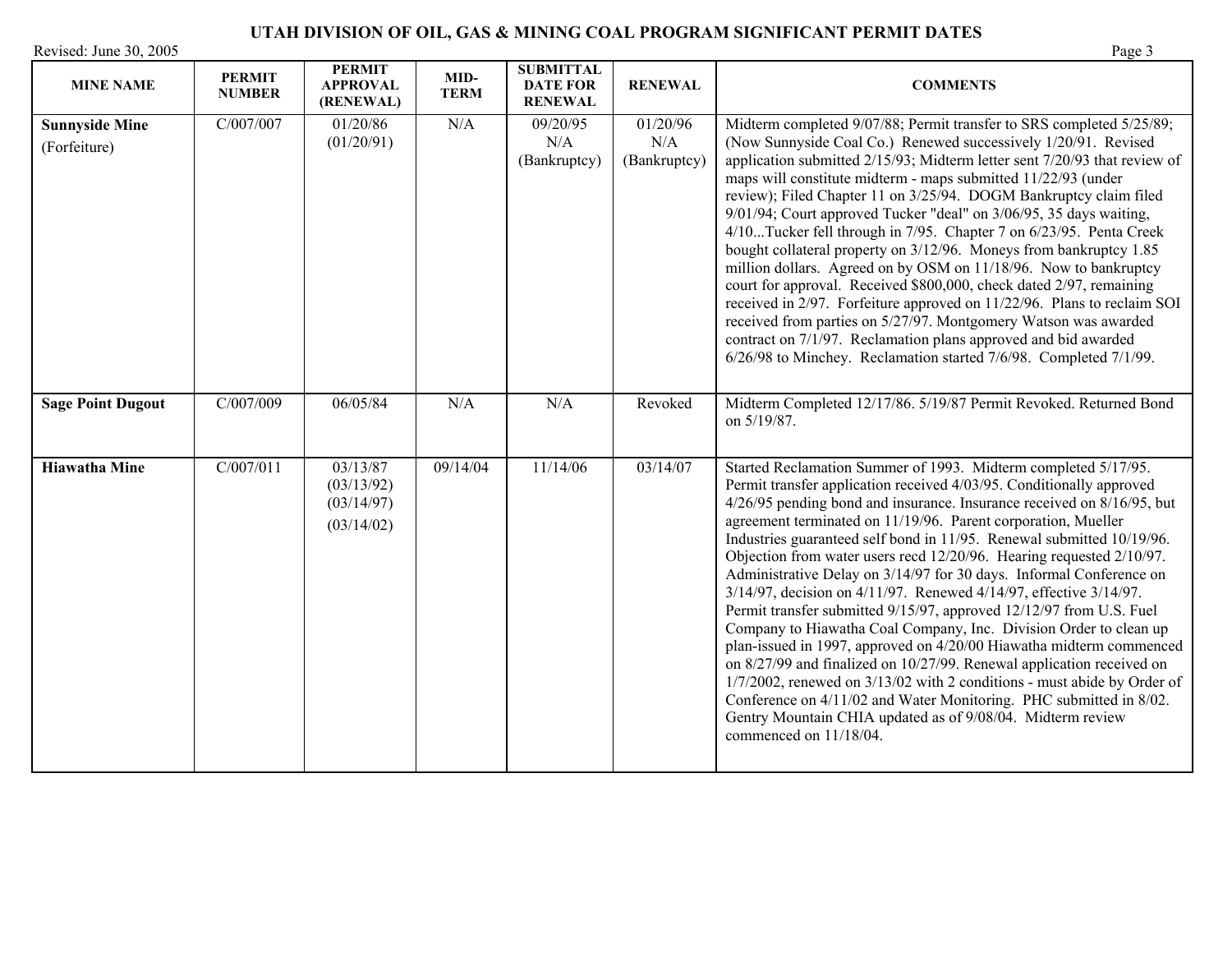# **UTAH DIVISION OF OIL, GAS & MINING COAL PROGRAM SIGNIFICANT PERMIT DATES**  Revised: June 30, 2005

| <b>MINE NAME</b>                       | <b>PERMIT</b><br><b>NUMBER</b> | <b>PERMIT</b><br><b>APPROVAL</b><br>(RENEWAL)      | MID-<br><b>TERM</b> | <b>SUBMITTAL</b><br><b>DATE FOR</b><br><b>RENEWAL</b> | <b>RENEWAL</b> | <b>COMMENTS</b>                                                                                                                                                                                                                                                                                                                                                                                                                                                                                                                                                                                                                                                                                                                                                                                                                                                                                                                                                                                                                                                                                                                                                                                                                                                                                                                                                                                                                                                                                                                                                                                                                                                                                                                                                                       |
|----------------------------------------|--------------------------------|----------------------------------------------------|---------------------|-------------------------------------------------------|----------------|---------------------------------------------------------------------------------------------------------------------------------------------------------------------------------------------------------------------------------------------------------------------------------------------------------------------------------------------------------------------------------------------------------------------------------------------------------------------------------------------------------------------------------------------------------------------------------------------------------------------------------------------------------------------------------------------------------------------------------------------------------------------------------------------------------------------------------------------------------------------------------------------------------------------------------------------------------------------------------------------------------------------------------------------------------------------------------------------------------------------------------------------------------------------------------------------------------------------------------------------------------------------------------------------------------------------------------------------------------------------------------------------------------------------------------------------------------------------------------------------------------------------------------------------------------------------------------------------------------------------------------------------------------------------------------------------------------------------------------------------------------------------------------------|
| <b>Wellington Prep</b><br><b>Plant</b> | C/007/012                      | 12/10/89<br>(12/10/94)<br>(12/10/99)<br>(12/10/04) | 5/10/06             | 08/10/09                                              | 12/10/09       | Midterm completed 9/30/92; Midterm response in six installments<br>(renewed responses due 10/03/94 and 11/10/94). Permit transferred to<br>CVR 12/05/91. Permit transfer application 1/20/95; Permit transferred to<br>NEICO on 4/18/94. Review sent 2/08/95. Bond amount of \$6,036,000<br>posted by NEICO on 9/18/95. EARTHCO approved as operator on<br>1/13/97. Demolition completed in June 1997. Midterm commenced<br>6/10/97 to complete plan; several rounds of review. Midterm completed<br>2/18/98. Final bond release application and change of postmining land<br>use application received 11/16/98. Bond release inspection on 1/28/99.<br>Bond release application returned on 7/15/99. Permit transfer to WCP<br>received on 3/10/99, bond returned deficient on 6/21/99. Permit transfer<br>application returned on 9/21/99. Renewal application on 8/10/99, DOC<br>11/4/99. Renewed 12/10/99 with two conditions. (Water monitoring and<br>end of public comment period on 1/31/00, No comments received.).<br>Phase I Bond Release application submitted on 2/23/00 and returned on<br>3/3/00. Citizen complaint on 8/11/00 and finalized 8/31/00. Midterm<br>commenced 6/17, completed 12/3/02. Renewed on 12/10/04.                                                                                                                                                                                                                                                                                                                                                                                                                                                                                                                                               |
| <b>Horse Canyon Mine</b>               | C/007/013                      | 05/06/91<br>(05/06/96)<br>(05/06/01)               | Done                | 01/06/06                                              | 05/06/06       | Second Completeness Review sent 5/31/88; Determined complete<br>$2/26/90$ . IPA assumed ownership $4/05/90$ ; PAP submittal $8/15/90$ ;<br>Permit approved 5/06/91; Midterm commenced 11/06/93 and completed<br>3/01/94; Phase I Bond Release inspection 8/10/94 and 7/11/96. Renewed<br>on 5/06/96. Phase I Bond Release on 2/5/97. Phase II bond release<br>application on 12/19/97. Transferred from IPA to UtahAmerican<br>Energy, Inc. On 12/21/98. Lila Canyon (new mine) application received<br>on 12/22/98. Horse Canyon Mine midterm commenced 12/23/98 and<br>completed 8/20/99. DOC on 2/26/99. Tech. Def. Sent 5/27/99, response<br>$7/27/99$ , review sent, response received $12/10/99$ and TA sent $2/24/00$ .<br>Response received $2/20/00$ and sent $6/29/00$ . $4th$ response received<br>$9/25/00$ , review sent 11/20/00. 5 <sup>th</sup> response received on 12/19/00, review<br>sent on 3/9/01. 6 <sup>th</sup> response received through 5/24/01. TA and CHIA<br>being prepared. Renewed on 5/6/01 State Permit issued 7/27/01. Sent to<br>OSM for mining plan approval. SUWA requested Board Hearings on<br>9/5/01. Hearings held on 9/26/01 and 10/24/01. Board Order on 1/23/01<br>"Continue to Process Permit". Resubmitted permit application 2/11/02.<br>DOC on 2/25/02. Informal Hearing on 5/21/02. Sent denial in part on<br>7/22/02, granted extension to 12/6/02 on 10/22/02, (due 10/22/02).<br>Response received on 12/6/02. Review sent 4/9/03. Response received<br>2/26/04. Reaffirmed DOC 3/26/04. SUWA requested Informal<br>Conference. Conference held on 7/07/04. Order finalized 7/30/04.<br>Response received 2/28/05. Deficiency sent 5/23/05. Response on<br>$6/15/05$ . Midterm commenced on $10/16/03$ and completed $2/25/04$ . |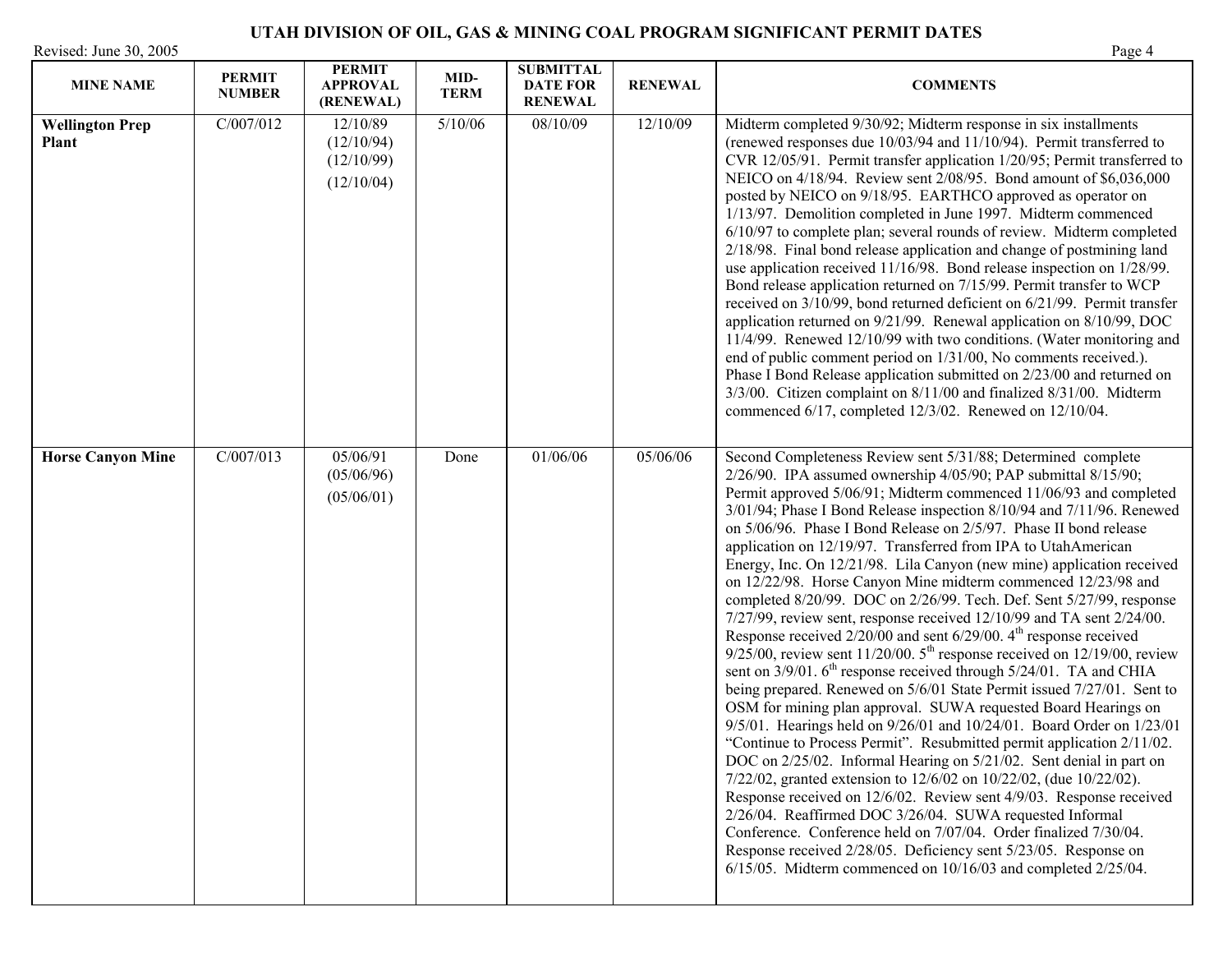| Revised: June 30, 2005<br>Page 5                        |                                |                                                                 |                     |                                                       |                |                                                                                                                                                                                                                                                                                                                                                                                                                                                                                                                                                                                                                                                                                                                                                                                                                                                                                                                                                    |
|---------------------------------------------------------|--------------------------------|-----------------------------------------------------------------|---------------------|-------------------------------------------------------|----------------|----------------------------------------------------------------------------------------------------------------------------------------------------------------------------------------------------------------------------------------------------------------------------------------------------------------------------------------------------------------------------------------------------------------------------------------------------------------------------------------------------------------------------------------------------------------------------------------------------------------------------------------------------------------------------------------------------------------------------------------------------------------------------------------------------------------------------------------------------------------------------------------------------------------------------------------------------|
| <b>MINE NAME</b>                                        | <b>PERMIT</b><br><b>NUMBER</b> | <b>PERMIT</b><br><b>APPROVAL</b><br>(RENEWAL)                   | MID-<br><b>TERM</b> | <b>SUBMITTAL</b><br><b>DATE FOR</b><br><b>RENEWAL</b> | <b>RENEWAL</b> | <b>COMMENTS</b>                                                                                                                                                                                                                                                                                                                                                                                                                                                                                                                                                                                                                                                                                                                                                                                                                                                                                                                                    |
| Gordon Creek #2, #7,<br>#8                              | C/007/016                      | 08/24/84<br>(08/28/89)<br>(08/28/94)<br>(08/28/99)<br>(8/28/04) | 2/28/07             | 04/28/09                                              | 08/28/09       | Renewal Completed 8/28/89. Mine closed 11/90. Mid-Term 2/26/92;<br>Reclamation Plan Submitted 2/01/93; 9/30/94 and 1/31/95. Draft TA<br>done 6/13/95. Approved 7/18/95. Construction started in Fall 1995.<br>Shut down on 12/20/95. Started in 4/96, stopped work on 12/13/96.<br>Mobilized week of 5/19/97 to continue reclamation work. Walk through<br>8/13/97. Competed reclamation work on 8/29/97, more work required.<br>Phase I bond release application submitted on 9/5/97, and denied 9/9/97.<br>Reclamation work totally completed on 11/24/98, but more work may<br>need to be done. Phase I was resubmitted on 11/4/99 and returned<br>$11/28/99$ . Resubmitted on $10/25/01$ and again on $8/9/02$ , review sent<br>$10/17/02$ . Plan approved $2/7/03$ . Bond Release inspection on $5/22/03$ .<br>OSM concurrence on 10/6/03, final approvals on 10/9/03 for Phase I and<br>Phase III (Sweet's Pond). Permit renewed on 8/28/04. |
| Gordon Creek #3, #6<br>Phase III<br><b>Bond Release</b> | C/007/017                      | 09/19/86<br>(11/12/91)<br>(09/19/96)                            | N/A                 | N/A                                                   | N/A            | Reclaimed Fall '86. Phase I Bond release 6/26/87; Renewed 11/12/91.<br>Phase II Bond Release application denied 10/92; Resubmitted 12/13/93.<br>Midterm completed 5/20/94; Phase II Bond Release approved 1/09/95.<br>Renewal submitted 5/19/96, renewed 9/10/96. Phase III application<br>submitted 9/23/96. Deficiency letter sent 10/24/96. Received response<br>8/11/97. Bond Release inspection on 10/23/97. Letter sent 1/15/98,<br>need more water sampling. Phase III bond release approved 5/22/98.                                                                                                                                                                                                                                                                                                                                                                                                                                       |
| <b>Soldier Canyon Mine</b>                              | C/007/018                      | 02/03/87<br>(02/03/92)<br>(02/03/97)<br>(02/03/02)              | 08/03/04            | 10/03/06                                              | 02/03/07       | Transferred to Coastal 9/14/93. Midterm Letter sent 8/23/94; Review<br>done 9/22/94; sent 12/08/94; received 5/05/95. Review due 8/31/95.<br>Approved 10/20/95. Renewal application received 10/3/96. Changes in<br>permit renewal application being processed separately. Transferred to<br>Canyon Fuel Company, LLC on 12/20/96. Renewal on 2/3/97. Separate<br>charges review sent 3/27/97. Two IBC=s approved for Alkali Lease.<br>Entire Alkali Lease approved by the Division on 6/20/97. Mining Plan<br>approved on 8/20/97. Went into temporary cessation on 3/25/99.<br>Midterm commenced on 9/22/99, and was completed on 10/28/99.<br>Lighting explosion of temporally sealed portals on 7/1/00. Backfilled<br>immediately, per MSHA. Midterm commenced on 10/26/04, approved<br>on 3/10/05.                                                                                                                                            |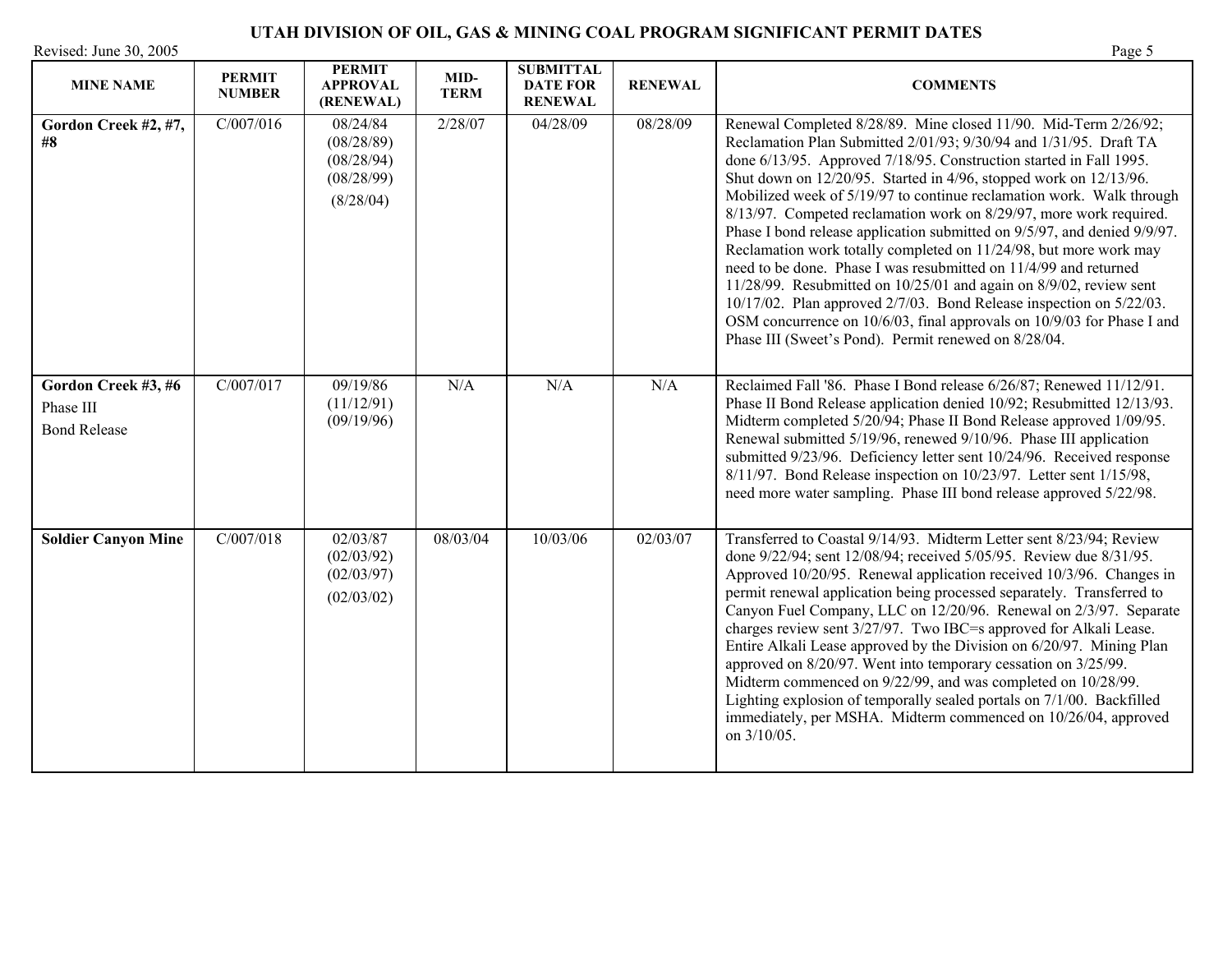| <b>MINE NAME</b>                      | <b>PERMIT</b><br><b>NUMBER</b> | <b>PERMIT</b><br><b>APPROVAL</b><br>(RENEWAL)      | MID-<br><b>TERM</b> | <b>SUBMITTAL</b><br><b>DATE FOR</b><br><b>RENEWAL</b> | <b>RENEWAL</b> | <b>COMMENTS</b>                                                                                                                                                                                                                                                                                                                                                                                                                                                                                                                                                                                                                                                                                                                                                                                                                                                                                                                                                                                                                                                                                                                                     |
|---------------------------------------|--------------------------------|----------------------------------------------------|---------------------|-------------------------------------------------------|----------------|-----------------------------------------------------------------------------------------------------------------------------------------------------------------------------------------------------------------------------------------------------------------------------------------------------------------------------------------------------------------------------------------------------------------------------------------------------------------------------------------------------------------------------------------------------------------------------------------------------------------------------------------------------------------------------------------------------------------------------------------------------------------------------------------------------------------------------------------------------------------------------------------------------------------------------------------------------------------------------------------------------------------------------------------------------------------------------------------------------------------------------------------------------|
| <b>Centennial Project</b>             | C/007/019                      | 01/04/87<br>(01/03/92)<br>(01/06/97)<br>(01/04/02) | 07/04/04            | 09/04/06                                              | 01/04/07       | AEP Lease added 7/07/93. Aberdeen Seam approved 8/11/94. Midterm<br>letter sent 8/23/94; review due 10/23/94, extended to 11/30/94, 1/31/95;<br>sent 2/13/95, received 6/15/95, due 07/31/95. Review sent 9/20/95, due<br>10/13/95. Midterm completed 12/19/95 with conditions. Renewal<br>submitted 9/03/96 and renewed 1/6/97. IBC approved 9/4/97. Midterm<br>commenced on 6/24/99, and completed on 5/1/01. Renewal received on<br>10/9/01. Renewed on 1/4/02. Mathis Lease (fee) was received on<br>$3/13/02$ and approved on $5/24/02$ . Midterm commenced on $4/2/04$ , final<br>approval on 01/21/05. Summit Tract IBC received on 7/02/04, approved<br>on 10/20/04. Remainder of Summit Tract submitted on 1/12/05, DOC on<br>$4/14/05$ .                                                                                                                                                                                                                                                                                                                                                                                                  |
| <b>Horizon Mine</b>                   | C/007/020                      | 10/10/96<br>(10/11/01)                             | Done                | 06/10/06                                              | 10/11/06       | Application received 5/02/95. Lease suspension denied 6/08/95. DOC<br>on 9/27/95. Permit issued 10/10/96. Transfer approved 7/11/97. Permit<br>transfer submitted on 9/29/97 and approved on 11/6/97 from Horizon<br>Coal Company to Horizon Mining, LLC. Permit transferred from<br>Horizon Mining, LLC to Lodestar Energy Inc on 7/14/99. Bond<br>Order(99C) met on 7/12/99. Coal Waste Division Order (99B) issued<br>5/07/99. Conditionally approved on 3/7/00. Federal lease addition<br>submitted 3/15/00, returned not complete on 5/8/00. Resubmitted on<br>8/21/00. Determined complete on 10/23/00. Application approved on<br>2/26/01. State permit issued on 5/7/01 and sent to OSM. Mining plan<br>approval on 7/9/01. Midterm commenced on 3/23/99. Midterm<br>recommenced on 4/24/00. Midterm completed on 12/13/01. Renewed<br>on 10/10/01. CO issued on 3/12/03 for not having a bond. Permit<br>transferred to Hidden Splendor Resources, Inc. on 7/1/03. Federal lease<br>boundary revision received on 5/21/04. DOC on 7/09/04. Informal<br>conference on 11/19/04. Decision Document prepared, awaiting bond<br>from permitee. |
| <b>Blazon #1 Mine</b><br>(Forfeiture) | C/007/021                      | 11/12/85                                           | N/A                 | N/A                                                   | N/A            | Reclaimed Fall '88; Permit expired 11/12/90 (Board Hearing); Bond<br>forfeited 5/24/91. Some Reclamation completed in 1991; assigned to<br>AML 2/09/94 by LPB. Wells removed in 1997. AML prepared stream<br>enhancement designs in early 2000, Work tentatively scheduled for<br>August 2000. Citizen complaint to OSM on 7/14/00. Additional<br>funding from USU, fines & forfeiture fund, and the DNR Habitat<br>Council. Reclamation commenced 8/25/00 and was completed on<br>$10/4/00$ .                                                                                                                                                                                                                                                                                                                                                                                                                                                                                                                                                                                                                                                      |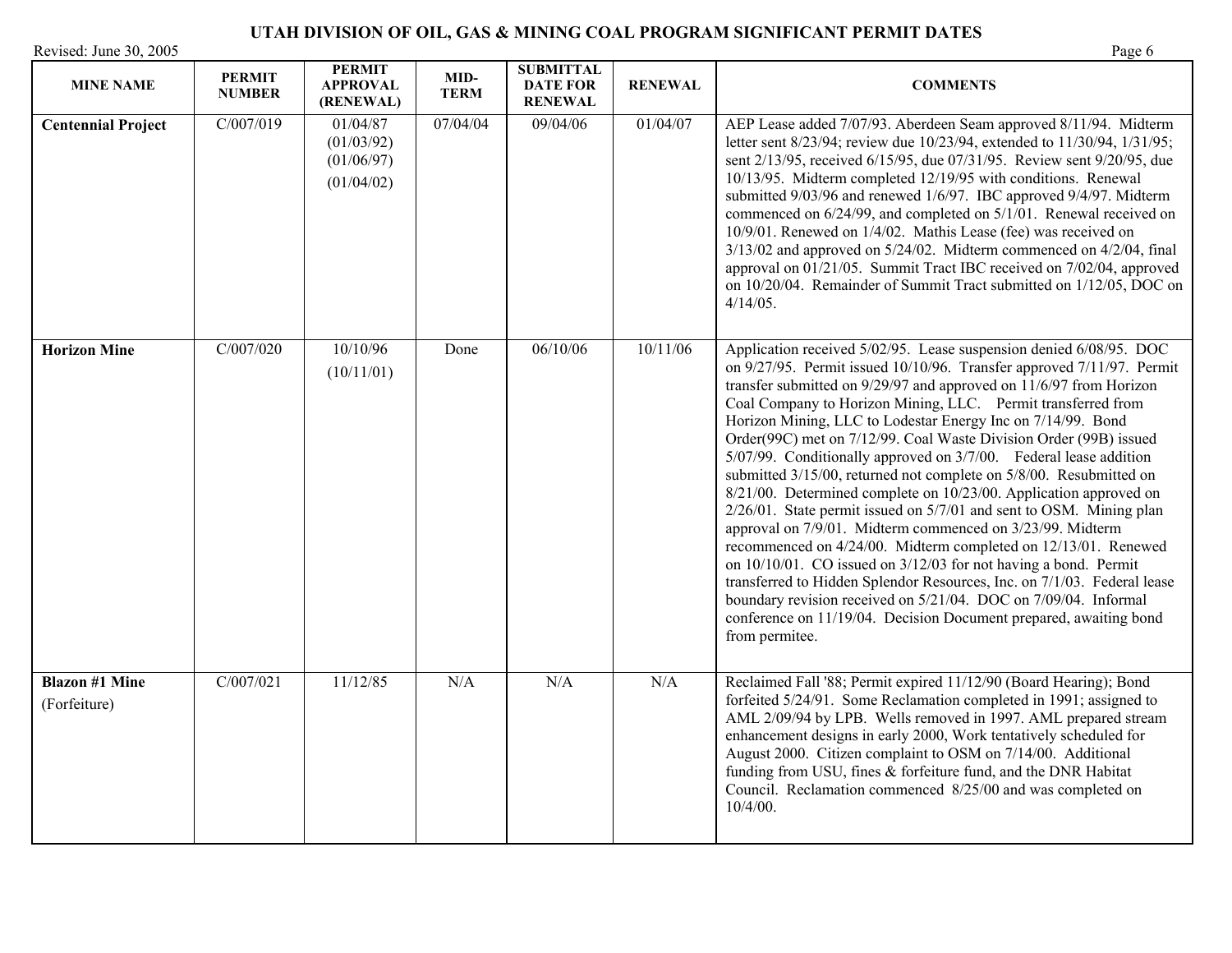| <b>MINE NAME</b>                       | <b>PERMIT</b><br><b>NUMBER</b> | <b>PERMIT</b><br><b>APPROVAL</b><br>(RENEWAL)                    | MID-<br><b>TERM</b> | <b>SUBMITTAL</b><br><b>DATE FOR</b><br><b>RENEWAL</b> | <b>RENEWAL</b> | <b>COMMENTS</b>                                                                                                                                                                                                                                                                                                                                                                                                                                                                                                                                                                                                                                                                                                                                                                                   |
|----------------------------------------|--------------------------------|------------------------------------------------------------------|---------------------|-------------------------------------------------------|----------------|---------------------------------------------------------------------------------------------------------------------------------------------------------------------------------------------------------------------------------------------------------------------------------------------------------------------------------------------------------------------------------------------------------------------------------------------------------------------------------------------------------------------------------------------------------------------------------------------------------------------------------------------------------------------------------------------------------------------------------------------------------------------------------------------------|
| <b>Savage Coal</b><br><b>Terminal</b>  | C/007/022                      | 08/07/84<br>(08/07/89)<br>(08/07/94)<br>(08/07/99)<br>(08/07/04) | 2/07/07             | 04/07/09                                              | 08/07/09       | Renewals completed 8/07/89 and 8/07/94. Midterm completed 6/30/92.<br>Permit transferred 7/06/95 to Savage Industries Inc. Midterm<br>commenced on 2/21/97. Bond information due 6/6/97. Received<br>7/21/97. Bond amount determined adequate on 9/18/97 and midterm<br>complete. Bond from Savage submitted 12/10/97. Renewed on 8/07/99<br>with two conditions (comment period extended to 9/03/99 and water<br>monitoring). No comments were received.) Midterm commenced on<br>3/26/02 and completed on 10/3/02. (Savage Industries to Savage<br>Services on 1/20/03.) Name change approved on 10/6/2003. Permit<br>renewed on 8/07/04.                                                                                                                                                       |
| <b>Wildcat Loadout</b>                 | C/007/033                      | 05/05/89<br>(05/05/94)<br>(5/05/99)<br>(5/05/04)                 | 11/05/06            | 01/05/09                                              | 05/05/09       | Original permit issued 5/05/89. Midterm completed 12/91; Renewed<br>5/05/94. Midterm review sent $12/31/96$ , responded on $2/14/97$ &<br>5/20/97. Bond information received 7/22/97 for review. Bond<br>determined adequate on 9/5/97 and midterm completed. Permit Renewal<br>application received on 1/28/99. Renewed on 5/05/99. Monitoring<br>condition added on 8/10/99. Midterm commenced on 10/04/01,<br>approved on 6/11/02. Renewed on 5/05/04. Division Order issued on<br>12/10/04. Response 3/15/05.                                                                                                                                                                                                                                                                                 |
| <b>Banning Loadout</b>                 | C/007/034                      | 10/24/88<br>(10/25/93)<br>(10/24/98)<br>(10/24/03)               | 03/24/06            | 06/24/08                                              | 10/24/08       | Midterm completed 8/25/91. Permit transferred 9/14/93 to Coastal;<br>Renewed 10/25/93. Midterm done 7/5/96. Transferred to Canyon Fuel<br>Company, LLC on 12/20/96. Renewed on 10/24/98. Temporary<br>cessation on 3/7/00. Midterm commenced on 1/29/01 and completed on<br>$6/1/01$ . Renewal submitted on $6/24/03$ , approved on $10/24/2003$ . PMLU<br>change submitted 5/26/04. Published 9/04.                                                                                                                                                                                                                                                                                                                                                                                              |
| Sunnyside<br>Cogeneration              | C/007/035                      | 02/04/93<br>(02/04/98)<br>(02/04/03)                             | 08/04/05            | 10/04/07                                              | 02/04/08       | Permit issued with 20 conditions; Draft TA sent 5/30/95. Submittals of<br>7/17/95, 8/16/95, 11/20/95 incorporated into plan. Midterm done<br>10/20/95. Draft TA with DO sent 7/01/96. Meeting held with DOGM<br>and SCA to discuss on 7/19/96 SCA submitted revise bond estimate on<br>8/19/96. Under DO, SCA must post \$2,094,000 by 10/22/96. Settled for<br>\$1,900,000 - posted 12/04/96. Phase I bond release application for<br>Coarse Refuse Road submitted 1/97, Bond released on 10/10/97.<br>Renewal submitted on 10/7/97, renewed 2/4/98. Stock change on<br>6/30/99, no permit transfer (still SCA). Midterm commenced on<br>7/23/00. Site visit 8/22/00. Completed on 3/9/01. Acquired Star Point<br>refuse pile on $1/31/02$ . Renewal submitted $10/2/02$ , renewed on $2/4/03$ . |
| <b>Blackhawk</b><br><b>Exploration</b> | EXP/007/038                    | 04/23/96                                                         |                     |                                                       |                | Exploration Project - Extended. Pending application for mining.<br>Terminated 5/17/96.                                                                                                                                                                                                                                                                                                                                                                                                                                                                                                                                                                                                                                                                                                            |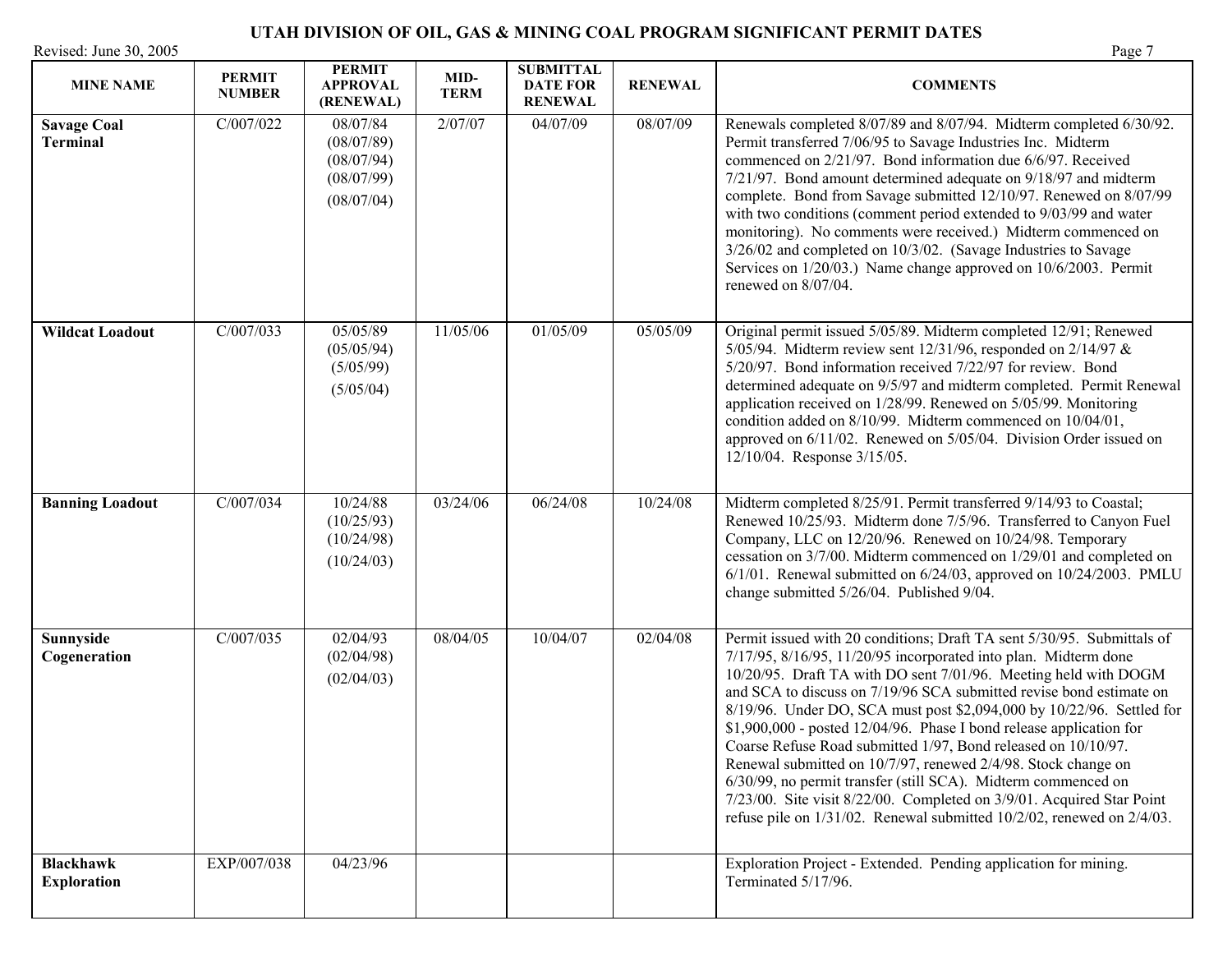| <b>MINE NAME</b>                         | <b>PERMIT</b><br><b>NUMBER</b> | PERMIT<br><b>APPROVAL</b><br>(RENEWAL) | MID-<br><b>TERM</b> | <b>SUBMITTAL</b><br><b>DATE FOR</b><br><b>RENEWAL</b> | <b>RENEWAL</b> | <b>COMMENTS</b>                                                                                                                                                                                                                                                                                                                                                                                                                                                                                                                                                                                                                                                                                                                      |
|------------------------------------------|--------------------------------|----------------------------------------|---------------------|-------------------------------------------------------|----------------|--------------------------------------------------------------------------------------------------------------------------------------------------------------------------------------------------------------------------------------------------------------------------------------------------------------------------------------------------------------------------------------------------------------------------------------------------------------------------------------------------------------------------------------------------------------------------------------------------------------------------------------------------------------------------------------------------------------------------------------|
| <b>Willow Creek</b>                      | C/007/038                      | 04/23/96<br>(4/23/01)                  | Done                | 12/23/05                                              | 04/23/06       | Application received 5/03/95. DOC on 9/14/95. Draft TA sent (with<br>deficiencies) 11/06/95. Permit issued 4/23/96. State permit with new<br>federal leases issued 6/27/97. Mining Plan approved on 9/3/97.<br>Midterm commenced on 9/23/99 and was completed on 11/4/99.<br>Renewal application received on 11/17/00 and renewed on 4/23/01.<br>Temporary cessation on 12/11/00. Permanent Cessation on 9/6/02.<br>Filling Crandall Canyon Shaft approved 7/9/03 (MSHA approved on<br>6/12/03). Reclamation completed at Crandall Canyon on 10/20/03.<br>Phase III (leach field in Crandall Canyon) approved on 10/9/03.<br>Midterm commenced on 10/16/03 and completed 4/1/04. Reclamation<br>completed 10/04/05 (except loadout). |
| <b>Dugout Canyon</b><br>Mine             | C/007/039                      | 03/16/98<br>(03/16/03)                 | 09/16/05            | 11/16/07                                              | 03/16/08       | Submitted 3/15/96. DOC 9/23/96. Response received 5/21/97. Draft TA<br>issued 8/1/97. Approved 3/16/98. Significant revision approved<br>10/16/98. Significant revision to add federal lease submitted on 5/21/99,<br>ACR on 6/23/99, determined complete on 8/30/99. Conditional State<br>Permit issued on 3/31/00 (to OSM for mining plan approval on that<br>date). Midterm commenced on 10/11/00. Site visit on 11/30/00. Sent<br>review on 12/13/00 and response was received on 1/23/01. Completed<br>on 2/6/01. Renewal application received on 10/18/02, renewed on<br>3/16/03. Dugout SITLA lease submitted on 1/14/04. Determined<br>complete on $5/18/04$ , approved on $6/24/05$ .                                       |
| <b>Beaver Brook</b>                      | EXP/007/040                    | N/A                                    | N/A                 | N/A                                                   | N/A            | Exploration received 5/12/97. Fee/State approved 7/11/97. Federal<br>application comments to BLM. (53 holes total).                                                                                                                                                                                                                                                                                                                                                                                                                                                                                                                                                                                                                  |
| <b>West Ridge Mine</b>                   | C/007/041                      | 04/01/99<br>(4/01/04)                  | 10/01/06            | 12/01/08                                              | 04/01/09       | Permit issued 4/1/99, mining plan approval on 6/30/99. Midterm<br>commenced on 10/4/01. Conditionally approved on 9/23/02, need<br>copies. Completed on 1/22/03. Whitmore Tract received on 10/24/01,<br>state approval on 2/15/02, MPA on 3/25/02. Penta Creek IBC (fee)<br>submitted on 2/7/03. Approved 4/15/03. DO issued on 4/16/2000, many<br>iterations, extended to 5/31/2004 to receive response. Permit renewed on<br>4/1/04. SITLA lease submitted 3/21/05. DOC on 5/11/05. Another<br>Penta Creek IBC, submitted 3/07/05, approved 4/15/05.                                                                                                                                                                              |
| <b>Star Point Refuse</b><br>(Waste Fuel) | C/007/042                      | 11/14/03                               | 4/14/06             | 7/14/08                                               | 11/14/08       | Submitted new permit application on 4/1/02. DOC on 6/28/02.<br>Resubmitted 9/27/02. Review sent 1/10/03. Resubmitted 3/6/03. Plan<br>approved 6/30/03, bond and insurance submitted 11/13/2003, permit<br>issued on $11/14/03$ .                                                                                                                                                                                                                                                                                                                                                                                                                                                                                                     |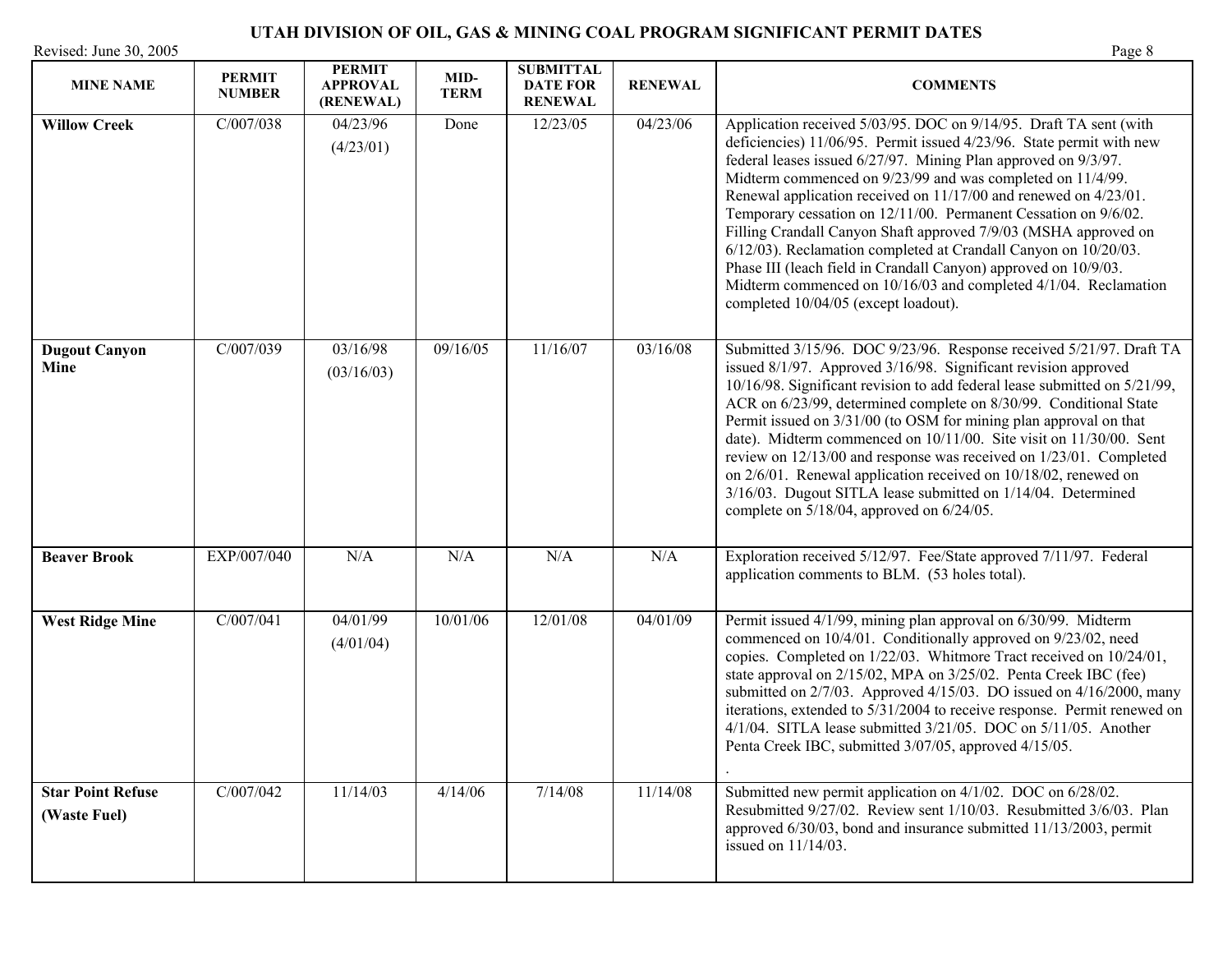## **UTAH DIVISION OF OIL, GAS & MINING COAL PROGRAM SIGNIFICANT PERMIT DATES**  Revised: June 30, 2005

| <b>MINE NAME</b>                                  | <b>PERMIT</b><br><b>NUMBER</b> | <b>PERMIT</b><br><b>APPROVAL</b><br>(RENEWAL)                   | MID-<br><b>TERM</b> | <b>SUBMITTAL</b><br><b>DATE FOR</b><br><b>RENEWAL</b> | <b>RENEWAL</b> | <b>COMMENTS</b>                                                                                                                                                                                                                                                                                                                                                                                                                                                                                                                                                                                                                                                                                                                                                      |
|---------------------------------------------------|--------------------------------|-----------------------------------------------------------------|---------------------|-------------------------------------------------------|----------------|----------------------------------------------------------------------------------------------------------------------------------------------------------------------------------------------------------------------------------------------------------------------------------------------------------------------------------------------------------------------------------------------------------------------------------------------------------------------------------------------------------------------------------------------------------------------------------------------------------------------------------------------------------------------------------------------------------------------------------------------------------------------|
| J. B. King<br>Phase III<br><b>Bond Release</b>    | C/015/002                      | 08/13/85<br>(08/13/90)<br>(08/13/95)                            | N/A                 | N/A                                                   | N/A            | Reclaimed Fall '85. Phase I Bond Released 5/20/86: Renewed 8/22/94;<br>Approved 10/03/94; Mobilized 11/17/94, completed 12/21/94. Renewal<br>received 4/10/95; renewed 8/13/95. Phase II Bond release application<br>received on 6/11/99. Letter sent on 7/06/99 to process Phase II only.<br>Phase II and Phase III bond release inspection on 12/1/99. Final bond<br>release on 3/24/00.                                                                                                                                                                                                                                                                                                                                                                           |
| Huntington #4<br>Phase III<br><b>Bond Release</b> | C/015/004                      | 04/29/85<br>(04/29/90)<br>(04/29/95)                            | N/A                 | N/A                                                   | N/A            | Reclaimed Fall '85; Phase I Bond Released 11/10/86; Renewal<br>completed 4/29/90; Phase II application 12/13/93; Inspection 5/18/94,<br>letter sent to OSM 11/02/94 for concurrence; response 11/23/94.<br>Prepared Decision Document sent 12/94; Revised 3/08/95 to OSM;<br>Approved 3/20/95 with 1 condition for Phase II, sed. pond removal.<br>Phase II approved 11/05/95. Phase III application rcvd 2/20/96;<br>inspection on 6/27/96. Deficiency sent 10/16/96. Response received on<br>3/19/97. Decision sent to OSM for concurrence on 9/5/97. OSM<br>comments on 11/26/97. Division response on 12/26/97 to OSM. OSM<br>concurrence on 1/31/98. Letter on 1/16/98 one more inspection for<br>perimeter markers removal. Phase III Bond Release on 5/22/98. |
| <b>Hidden Valley Mine</b>                         | C/015/007                      | 01/27/87<br>(01/30/92)<br>(01/29/97)<br>(01/29/02)              | N/A                 | 09/29/06                                              | 01/29/07       | Reclaimed 12/87. Phase I Bond Release 7/17/88; Renewal completed<br>1/30/92; Side-by-Side 12/16/94. Permit transfer application on 8/23/95.<br>Transfer approved on 11/02/95 to Consolidation Coal Company.<br>Renewal application received 9/19/96, renewed 1/29/97. Renewal<br>application received on 10/15/01. Renewed on 1/29/02.<br>Permit transfer application to C & P received on $9/18/03$ , did not happen<br>(2/26/04).                                                                                                                                                                                                                                                                                                                                  |
| <b>Trail Mountain</b>                             | C/015/009                      | 02/21/85<br>(02/21/90)<br>(02/21/95)<br>(02/21/00)<br>(2/21/05) | 8/21/07             | 10/21/09                                              | 02/21/10       | Federal lease approved 5/15/91; permit transferred to PacifiCorp<br>11/13/92; Midterm Completed 2/09/93; Renewed 2/21/95. Midterm<br>commenced on 9/10/97 and completed 12/24/97. Renewal application<br>on 10/18/99, renewed on 2/21/00 with 2 conditions. Temporary cessation<br>on 5/2/01. Midterm commenced on 6/17/02. Completed 1/16/03.<br>Renewal submitted on 10/21/04.                                                                                                                                                                                                                                                                                                                                                                                     |
| <b>Emery Deep</b>                                 | C/015/015                      | 01/07/86<br>(01/08/91)<br>(01/08/96)<br>(01/08/01)              | Done                | 09/07/05                                              | 01/07/06       | Midterm Completed 11/93. Renewal application on 9/05/95. Renewed<br>1/8/96. Temporary Cessation in 1990, but inspected once quarterly<br>starting in 1997. Midterm commenced 6/4/98, completed 3/30/99.<br>Renewal submitted 9/22/00 and determined complete 9/28/00, renewed<br>1/8/01. Reactivated mining in December 2002, ended mining on<br>8/19/03. Permit transfer application to C & P on 9/18/03, did not happen<br>$(2/26/04)$ . Midterm commenced on $9/16/03$ . Completed $1/12/04$ .                                                                                                                                                                                                                                                                    |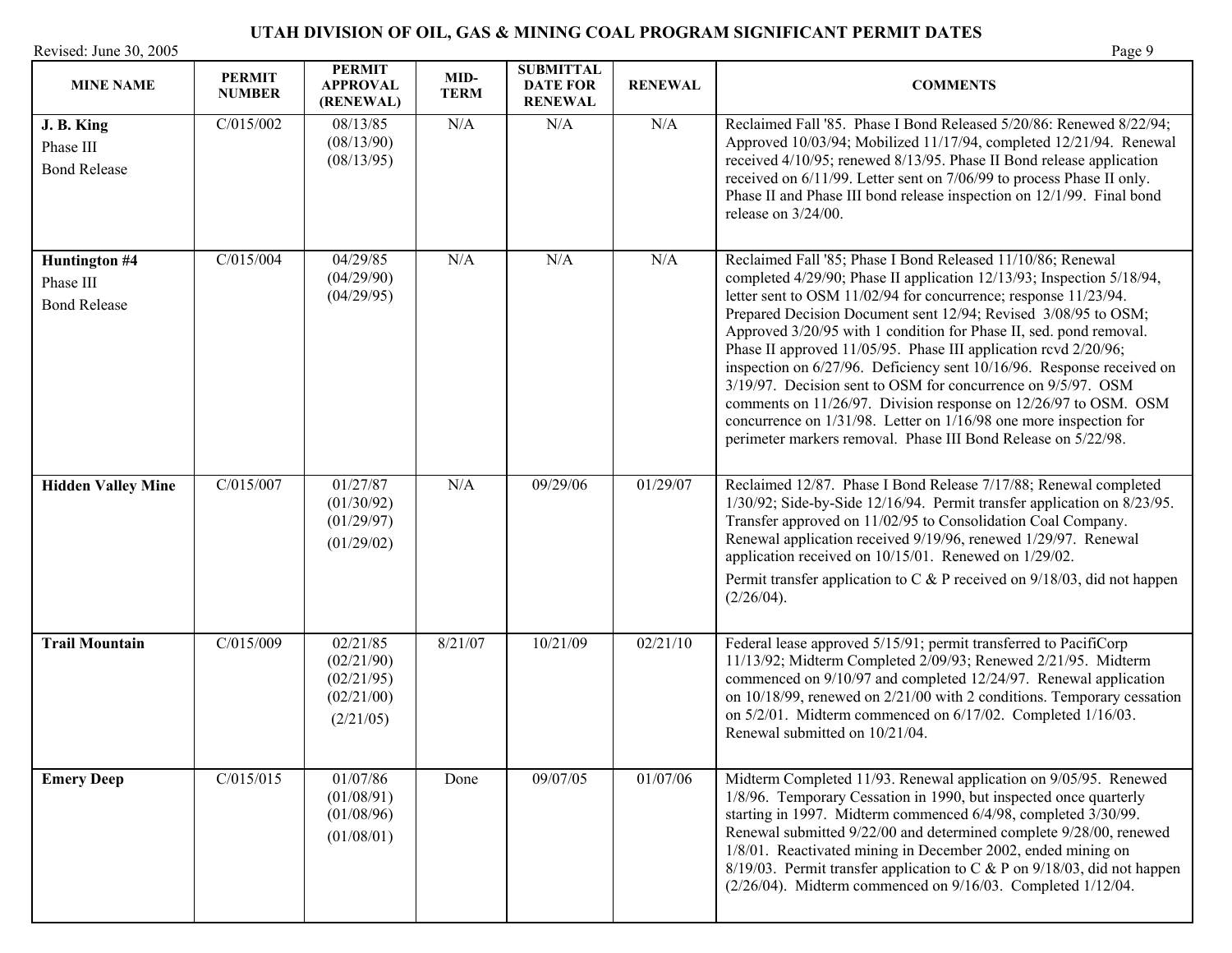| <b>MINE NAME</b>                            | <b>PERMIT</b><br><b>NUMBER</b> | <b>PERMIT</b><br><b>APPROVAL</b><br>(RENEWAL)                  | MID-<br><b>TERM</b> | <b>SUBMITTAL</b><br><b>DATE FOR</b><br><b>RENEWAL</b> | <b>RENEWAL</b> | <b>COMMENTS</b>                                                                                                                                                                                                                                                                                                                                                                                                                                                                                                                                                                                                                                                                                                                                                                                                                                                                                                                                                                  |
|---------------------------------------------|--------------------------------|----------------------------------------------------------------|---------------------|-------------------------------------------------------|----------------|----------------------------------------------------------------------------------------------------------------------------------------------------------------------------------------------------------------------------------------------------------------------------------------------------------------------------------------------------------------------------------------------------------------------------------------------------------------------------------------------------------------------------------------------------------------------------------------------------------------------------------------------------------------------------------------------------------------------------------------------------------------------------------------------------------------------------------------------------------------------------------------------------------------------------------------------------------------------------------|
| <b>Des-Bee-Dove Mine</b>                    | C/015/017                      | 08/28/85<br>(05/31/91)<br>(08/29/95)<br>(08/29/00)             | Done                | 04/29/05                                              | 08/29/05       | Midterm completed 1/30/89; 5-Year renewal response 9/28/90 - CO<br>Issued; Permit renewed 5/31/91; Midterm completed 2/26/93; Renewed<br>on 8/29/95. (Temporary cessation 2/6/87- Intent to Reclaim received<br>$2/28/97$ ). Midterm commenced $2/27/98$ , approved $9/1/98$ . Final bond<br>release of Haul Road on 9/1/98. Renewal submitted 5/15/00. DOC<br>6/20/00. Renewed on 8/29/00. Reclamation started in 9/99. Midterm<br>Commenced on 3/19/03 and finalized on 5/19/2003. Completed<br>reclamation on June 17, 2003. Renewal submitted 4/27/05. DOC on<br>$5/9/05$ .                                                                                                                                                                                                                                                                                                                                                                                                  |
| <b>Deer Creek Mine</b>                      | C/015/018                      | 02/07/86<br>(02/07/91)<br>(02/07/96)<br>(02/07/01)             | Done                | 10/07/05                                              | 02/07/06       | Revised State Permit issued 9/13/88. Midterm completed 12/08/88.<br>Successively renewed 2/07/91. Midterm Completed 9/21/93. Rilda<br>Lease approved 7/29/94. IBC approved 6/13/95. Renewal submitted<br>10/7/95. Conditionally approved on 2/7/96 due to protest comments.<br>Informal conference held 3/20/96. Decision 5/31/96 to renew, effective<br>2/07/96. North Rilda Lease approved by Division on 7/15/97 and<br>Mining Plan approved on 8/12/97. Midterm commenced 7/7/98,<br>approved 9/14/98. Renewal application received 10/07/00, DOC on<br>11/15/00, renewed on 2/7/01. Mill Fork SITLA lease received on<br>10/24/01. DOC 12/20/01. Water users info meeting on 3/6/02.<br>Approved on 3/5/03. Midterm commenced 9/16/03, completed 1/14/04.<br>North Rilda facilities application submitted on 11/4/03. OSM<br>determined required MPA on 11/24/03 and 3/17/04. Withdrawn on<br>12/09/04. Resubmitted on 12/21/04. DOC on 1/28/05. Draft EA on<br>$6/24/05$ . |
| <b>Cottonwood/Wilberg</b>                   | C/015/019                      | 07/06/84<br>(07/06/89)<br>(07/06/94)<br>(7/06/99)<br>(7/06/04) | 1/06/07             | 03/06/09                                              | 07/06/09       | Renewal completed 7/06/89. Waste Rock Facility approved 6/08/90.<br>Midterm Completed 1/07/93. Renewed 7/06/94. Midterm commenced<br>on 2/7/97, and approved on 5/18/98. Renewed on 7/06/99. Conditioned<br>on 8/10/99 to submit water data electronically by fourth quarter.<br>Temporary cessation on 5/24/01. Midterm commenced on 3/26/02.<br>Review sent 6/27/02. Approved on 3/11/03. Permit renewed on 7/06/04.                                                                                                                                                                                                                                                                                                                                                                                                                                                                                                                                                           |
| <b>Trail Canyon</b><br>(Final Bond Release) | C/015/021                      | 05/30/89<br>(05/30/94)<br>(5/30/99)                            | N/A                 | N/A                                                   | N/A            | Reclamation Permit issued 5/30/89. Phase I Bond Release on 7/18/94 of<br>\$120,000. Phase II Bond inspection on 8/30/95. Release approved<br>$1/31/96$ ; ridered $4/24/96$ . Renewal application received on $1/30/99$ ,<br>renewed on 5/30/99. Phase III Bond Release application submitted on<br>7/3/00. Inspection on 9/20/00. Informal conference on 9/22/00. Order<br>to proceed from conference dated 10/24/00. Conditional approval on<br>12/19/00. Final Bond Release on 12/28/00.                                                                                                                                                                                                                                                                                                                                                                                                                                                                                       |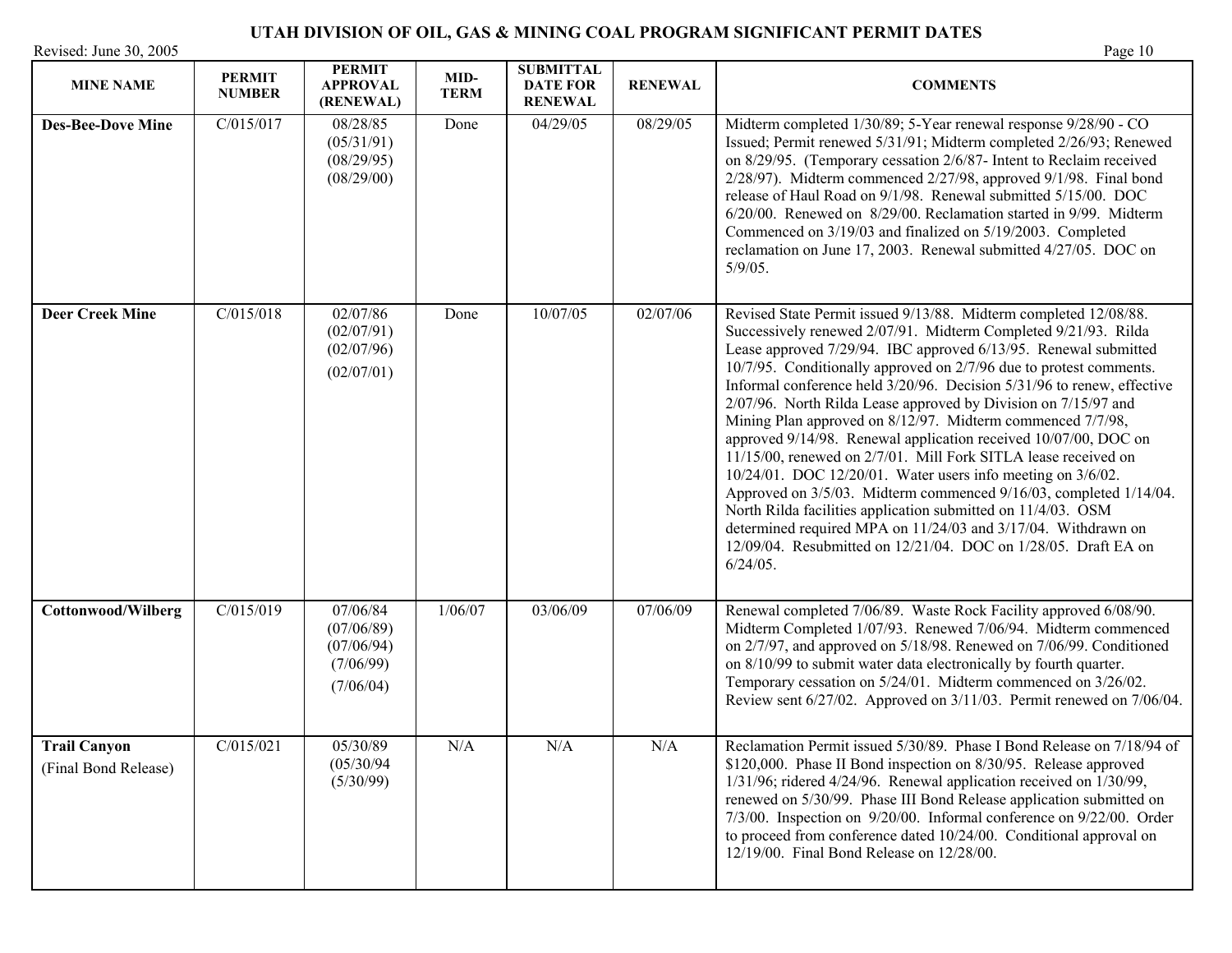|  |  | D. |
|--|--|----|
|  |  |    |

| <b>MINE NAME</b>                | <b>PERMIT</b><br><b>NUMBER</b> | <b>PERMIT</b><br><b>APPROVAL</b><br>(RENEWAL)                                                             | MID-<br><b>TERM</b> | <b>SUBMITTAL</b><br><b>DATE FOR</b><br><b>RENEWAL</b> | <b>RENEWAL</b> | <b>COMMENTS</b>                                                                                                                                                                                                                                                                                                                                                                                                                                                                                                                                                                                                                                                                                                                                                                                                                                                                                                                                                                                                                                                                                                                                                                                                                                                                         |
|---------------------------------|--------------------------------|-----------------------------------------------------------------------------------------------------------|---------------------|-------------------------------------------------------|----------------|-----------------------------------------------------------------------------------------------------------------------------------------------------------------------------------------------------------------------------------------------------------------------------------------------------------------------------------------------------------------------------------------------------------------------------------------------------------------------------------------------------------------------------------------------------------------------------------------------------------------------------------------------------------------------------------------------------------------------------------------------------------------------------------------------------------------------------------------------------------------------------------------------------------------------------------------------------------------------------------------------------------------------------------------------------------------------------------------------------------------------------------------------------------------------------------------------------------------------------------------------------------------------------------------|
| <b>Bear Canyon</b>              | C/015/025                      | 11/01/85<br>(05/20/91)<br>(11/02/95)<br>(11/2/00)                                                         | Done                | 07/02/05                                              | 11/02/05       | Midterm completed 3/30/89. Fee Lease addition approved 8/11/89. CO<br>issued 11/12/90; Informal Hearing (Protests). Midterm completed<br>12/02/93. Renewal submitted 6/19/95. Renewed 11/02/95. Board<br>hearing in 1/96 need to have conference. Temporary stay of renewal.<br>Informal conference held on 10/17/96, 11/08/96, and 2/28/97. Decision<br>$8/11/97$ to renew. Permit renewed $8/25/97$ , effective 11/2/95. Appealed<br>to Board. Estoppel issue heard at December Board Hearing. Board<br>upheld Division estoppel on 3/6/98. Water Users appealed to Supreme<br>Court on 4/6/98. Supreme Court dismissed on 8/31/98. Midterm<br>commenced 7/7/98, completed 3/1/98. Renewal submitted 5/22/00.<br>DOC on 8/25/00. Informal conference on 10/27/00. Renewed on 11/2/00<br>with 3 conditions (1 to comply with the conditions of the Order from the<br>Informal Conference). Order from conference issued on 11/27/00 that<br>renewal should be approved. Wild Horse Ridge submitted on 12/18/98.<br>DOC on 11/21/99. Publication ends 1/28/00. Informal conference on<br>$2/22/00$ , decision on $3/22/00$ to continue review. Conditional permit<br>issued on 7/3/01. To OSM, mining plan approval on 2/11/02.<br>Midterm commenced on 3/19/03, finalized on 12/18/03. |
| <b>Crandall Canyon</b>          | C/015/032                      | 06/14/89<br>(11/08/85)<br>OSM Appv.)<br>(05/13/83)<br>DOGM aprv)<br>(05/13/93)<br>(05/13/98)<br>(5/13/03) | 11/13/05            | 01/13/08                                              | 05/13/08       | Permit renewal 6/14/89. Revised Permit issued 7/27/89; 2nd Revised<br>Permit issued 8/08/90; 3rd Revised Permit issued 4/22/91; 2nd Renewal<br>5/13/93. LBA #9 approved 11/03/94. Transfer approved 3/23/95 to<br>Genwal Resources, Inc. Midterm commenced 11/27/95. Sent 2/21/96.<br>Response on 3/13/96. Midterm finalized 7/1/96. Culvert installation<br>(new permit) approved 6/27/97. Topsoil stockpile/ sediment pond (new<br>permit issued 7/30/97). Renewal submitted 11/16/97. DOC on 2/18/97.<br>Approved on 5/13/98. Mill Fork Lease sold to PacifiCorp by SITLA on<br>$3/30/99$ . Midterm commenced on $10/24/00$ , site visit $11/21/00$ . Review<br>sent 12/07/00, response received on 4/27/01. Midterm completed on<br>10/5/01. Renewed on 5/13/03. South Crandall Canyon submitted on<br>9/16/2003. DOC on 11/01/03. State permit 4/01/05, MPA on 6/6/05.                                                                                                                                                                                                                                                                                                                                                                                                             |
| Garfield Coal Co.               | PRO/017/019                    |                                                                                                           |                     |                                                       |                | Submitted 7/01/93; ICR sent 9/30/93.                                                                                                                                                                                                                                                                                                                                                                                                                                                                                                                                                                                                                                                                                                                                                                                                                                                                                                                                                                                                                                                                                                                                                                                                                                                    |
| <b>New Tech</b><br>(Forfeiture) | C/019/004                      | N/A                                                                                                       | N/A                 | N/A                                                   | N/A            | Exploration Only. Never permitted as a mine under permanent program.<br>3 acres. Bond forfeiture. Reclaimed 11/92.                                                                                                                                                                                                                                                                                                                                                                                                                                                                                                                                                                                                                                                                                                                                                                                                                                                                                                                                                                                                                                                                                                                                                                      |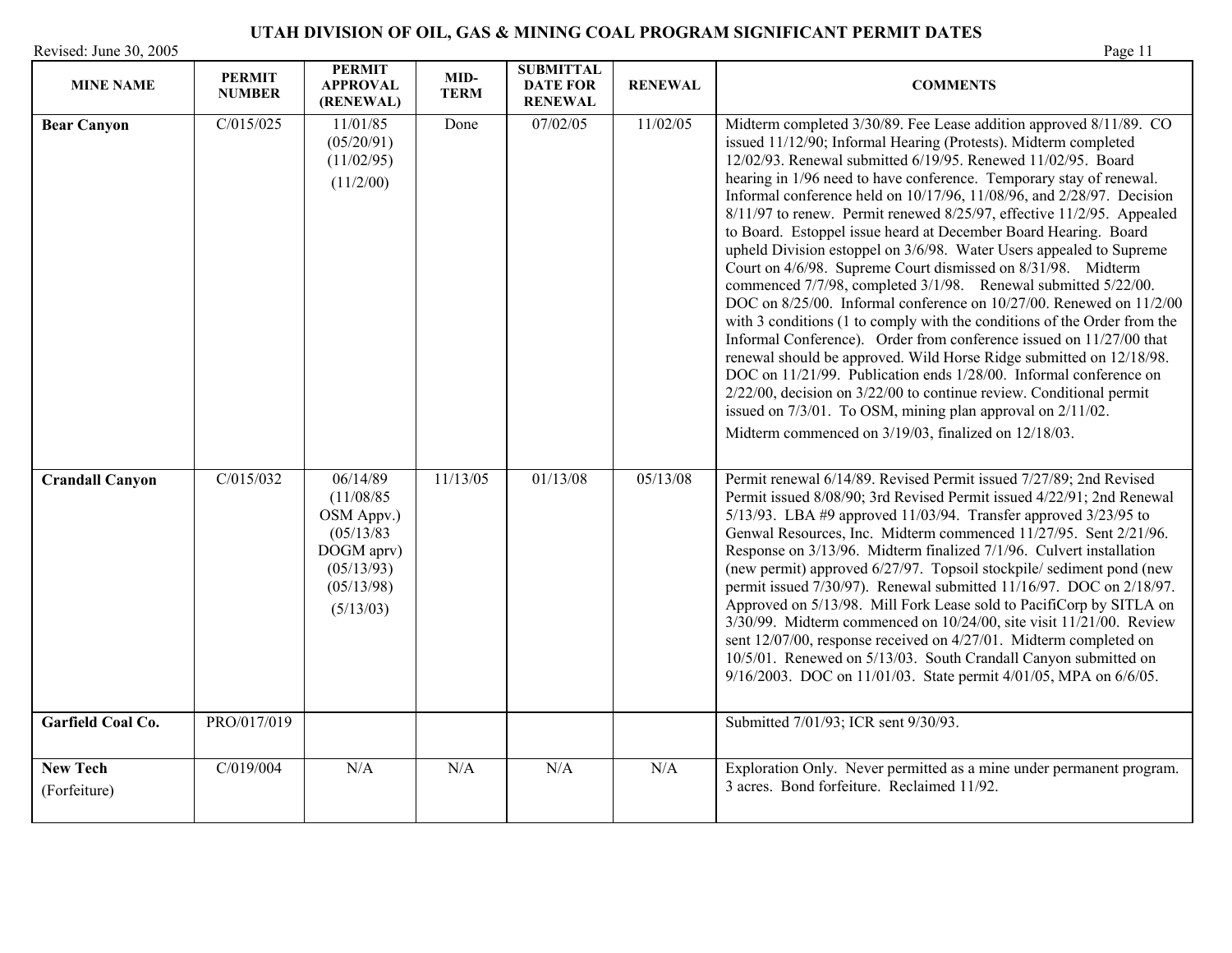|                        | -UTAH DIVISION OF OIL, GAS & MINING COAL PROGRAM SIGNIFICANT PERMIT DATES |         |
|------------------------|---------------------------------------------------------------------------|---------|
| Revised: June 30, 2005 |                                                                           | Page 12 |

| <b>MINE NAME</b>                                       | <b>PERMIT</b><br><b>NUMBER</b> | <b>PERMIT</b><br><b>APPROVAL</b><br>(RENEWAL)      | MID-<br><b>TERM</b> | <b>SUBMITTAL</b><br><b>DATE FOR</b><br><b>RENEWAL</b> | <b>RENEWAL</b> | <b>COMMENTS</b>                                                                                                                                                                                                                                                                                                                                                                                                                                                                                                                                                                                                                                                                                                                                                                                                                                       |
|--------------------------------------------------------|--------------------------------|----------------------------------------------------|---------------------|-------------------------------------------------------|----------------|-------------------------------------------------------------------------------------------------------------------------------------------------------------------------------------------------------------------------------------------------------------------------------------------------------------------------------------------------------------------------------------------------------------------------------------------------------------------------------------------------------------------------------------------------------------------------------------------------------------------------------------------------------------------------------------------------------------------------------------------------------------------------------------------------------------------------------------------------------|
| <b>Smoky Hollow</b>                                    | PRO/025/002                    |                                                    |                     |                                                       |                | Submitted 2/11/91. Determined Administratively Complete 6/02/92 and<br>7/16/94. Approved 1/20/95; approval withdrawn 2/17/95. Division<br>approved PAP 10/12/95. Board hearing on 3/27-28/96. 4/22-26/96 and<br>5/22-24/96. Briefs submitted August & Sept. 1996. Grand Staircase<br>Escalante Monument proclaimed on 9/18/96. Board preliminary<br>decision on 12/16/96, awaiting order. Withdrawn 1/22/97. Permits<br>returned to applicant in 7/97. Preliminary draft comments for EIS due<br>$1/22/96$ . Never went to final draft.                                                                                                                                                                                                                                                                                                               |
| <b>LMPA</b> (Smoky<br>Hollow)                          | PRO/025/004                    |                                                    |                     |                                                       |                | Submitted 12/14/94. Withdrawn 1/22/97. Application returned 7/97.                                                                                                                                                                                                                                                                                                                                                                                                                                                                                                                                                                                                                                                                                                                                                                                     |
| <b>SUFCO Mine</b>                                      | C/041/002                      | 05/19/87<br>(05/20/92)<br>(05/19/97)<br>(05/19/02) | 11/19/04            | 01/19/07                                              | 05/19/07       | Revised Permit issued 8/26/88. Quitchupah Lease Tract addition permit<br>issued 12/21/89. Midterm letter sent 11/29/94. Review sent 2/27/95,<br>Response 4/07/95. Review sent 5/08/95, response due 7/05/95, approved<br>10/02/95. Transferred to Canyon Fuel Company, LLC on 12/20/96.<br>Renewal received 1/19/97. Renewed 5/19/97. Midterm commenced on<br>October 20, 1999. Site visit December 10,1999. Review completed on<br>12/20/99. Pines Tract application received 7/16/99, determined complete<br>on 11/10/99. Conditional State Permit issued on 6/22/00 (to OSM on<br>that date). OSM gave mining plan approval on 7/25/00. Renewal<br>application received on 1/13/02, renewed on 5/19/02. Box Canyon<br>submitted on 7/30/2003, approved on 10/29/03. Midterm commenced on<br>11/23/04. Muddy Tract application submitted on 2/2/05. |
| <b>Knight Mine</b><br>Phase III<br><b>Bond Release</b> | C/041/005                      | 10/31/88                                           | N/A                 |                                                       |                | Permit renewal 10/31/88. Reclaimed Fall '87. Approved Stage II<br>Reclamation 7/06/90. Requested Phase I Bond release 5/22/92. Permit<br>not renewed due to reclamation only; Phase I Bond release on 11/08/94.<br>Bond ridered 1/30/96. Request for final bond release (interim rules) on<br>8/4/97. Bond release inspection on 9/16/97. Final bond release on<br>$4/21/98$ .                                                                                                                                                                                                                                                                                                                                                                                                                                                                        |
| <b>Summit Minerals #1</b><br>(Forfeiture)              | C/043/001                      | 02/26/88                                           | N/A                 | N/A                                                   | N/A            | Permit denial 2/26/88. Determination of Bond forfeiture on 6/13/89.<br>Assigned to AML on 2/9/94 by LPB. Administrative summary to LPB<br>5/15/95. Title IV AG opinion on 6/26/95. Status summary on 10/27/95,<br>to Title IV that date. Reclamation complete on 4/17/97.                                                                                                                                                                                                                                                                                                                                                                                                                                                                                                                                                                             |
| <b>Boyer</b><br>(Forfeiture)                           | C/043/008                      | 05/15/87                                           | N/A                 | N/A                                                   | N/A            | Permit approval 5/15/87. Determination of forfeiture on 1/26/89. Board<br>Order on 7/20/89 to foreclose. Permit revoked 8/04/89. Portals sealed<br>10/12/90; Engineering work done by Title V, then to AML for<br>completion. Reclamation in 11/94 - 98% complete. Seeded in 3/95.<br>Field evaluation on 10/03/95. Reclamation final on 11/20/97.                                                                                                                                                                                                                                                                                                                                                                                                                                                                                                    |